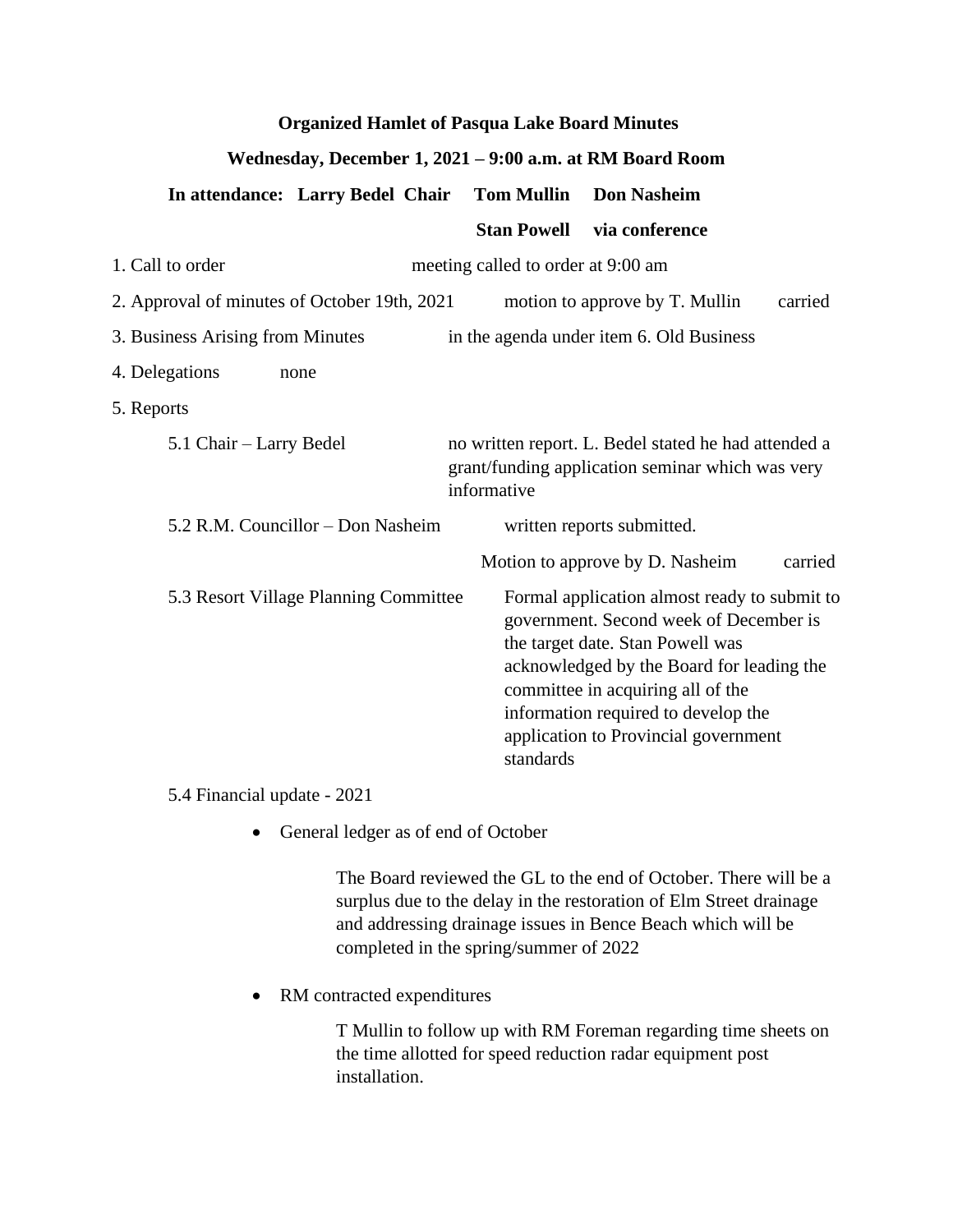## • 2021 Projects Update

Rodney's Tree Service invoice for fall tree trimming together with earlier work done will amount to a \$900 additional expenditure to budget Tulik Excavating completed work on the west boat launch and on beaver dams that were restricting water flow. Elm Street received a

main culvert flush in anticipation for heavy spring runoff

5.5 Permits none reviewed

## 6. Old Business

| 6.1 SGI Provincial Safety Fund Grant                                                   | The CAO of the RM submitted the final<br>report to SGI upon the completion of the<br>project in order to receive the 10% holdback<br>of the total grant. T. Mullin formally<br>acknowledged the work of CAO Dawn<br>Lugren, Lloyd Webster and the RM crew,<br>Robert Whiting, Tim Hollerbaum and James<br>Taylor of SaskPower for contributing to the<br>success of the project |  |  |  |
|----------------------------------------------------------------------------------------|---------------------------------------------------------------------------------------------------------------------------------------------------------------------------------------------------------------------------------------------------------------------------------------------------------------------------------------------------------------------------------|--|--|--|
| 6.2 Damaged tree by Farmer's Hill                                                      | completed in late November as part of the<br>work done by Rodney's Tree Service and<br>included in the invoice                                                                                                                                                                                                                                                                  |  |  |  |
| 6.3 Use of Public Reserve areas for personal recreation use – docks, lifts, old debris |                                                                                                                                                                                                                                                                                                                                                                                 |  |  |  |
|                                                                                        | S Powell stated structures seem to be the<br>issue regarding the use of Public Reserve.<br>The RM will direct any discussions on the<br>use of Public Reserve and will develop<br>policy for the Hamlet to follow                                                                                                                                                               |  |  |  |
| 6.4 Block 4 Plan 80R38303 Lots B & C Request                                           |                                                                                                                                                                                                                                                                                                                                                                                 |  |  |  |
|                                                                                        | update from office still pending as per the<br>liaison report for Block 4 Plan 80R38303<br>Lots B $&$ C request                                                                                                                                                                                                                                                                 |  |  |  |
| 6.5 Winter Walking Path on Lake                                                        | No interested parties have come forward yet<br>to develop and /or participate in the<br>grooming of a Winter Lake Walking Path.<br>ongoing                                                                                                                                                                                                                                      |  |  |  |